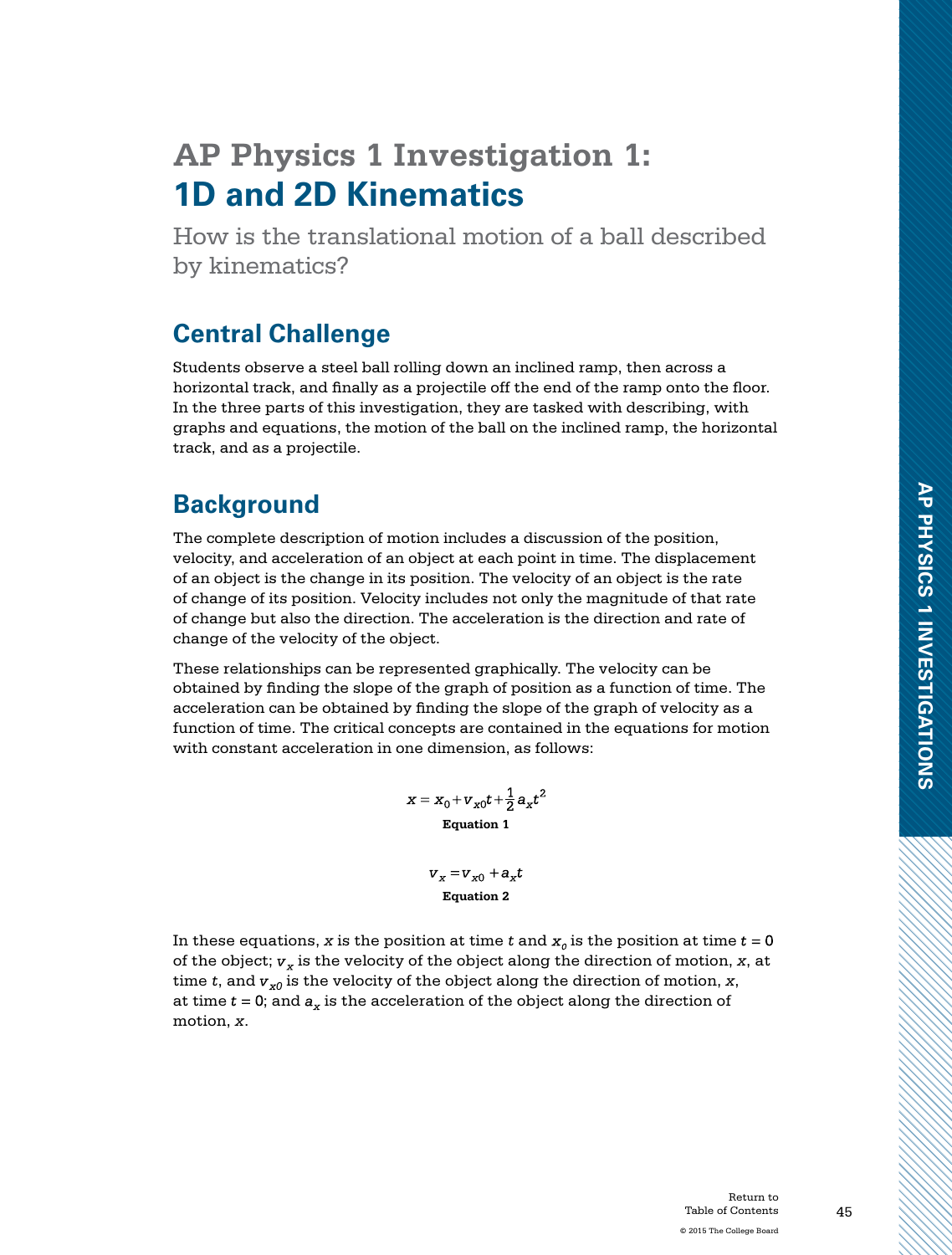## **Real-World Application**

Kinematics is present in many aspects of students' lives, such as driving or riding in automobiles and the sports they play. Driving involves acceleration in linear motion. Even the timing of traffic lights depends on kinematics; in order to keep traffic flowing efficiently, civil engineers need to time red lights at sequential cross streets so that cars aren't stopped at each light, and on roads with higher speed limits they must extend the duration time of yellow lights so that drivers are able to stop safely before the light turns red. Examples of kinematics in sports include cross-country running, which involves constantspeed motion, distance, and displacement; and the motion of a volleyball, which can be approximated using projectile motion.

# **Inquiry Overview**

This multipart inquiry-based investigation introduces students to concepts in kinematics in one and two dimensions. Students perform three guided-inquiry investigations that involve the study of constant velocity (Part I), constant acceleration (Part II), and projectile motion (Part III), which simultaneously involves constant velocity horizontally and constant acceleration vertically.

Through guided inquiry, students are provided with a track that includes an inclined section and a horizontal section. The students are tasked to determine if the motion on the horizontal section is constant velocity and if the motion on the inclined section is constant acceleration. They are then asked to determine how the initial velocity of the ball in projectile motion affects its horizontal motion from the time it leaves the track until it lands on the ground.

### **Connections to the AP Physics 1 Curriculum Framework**

**Big Idea 3** The interactions of an object with other objects can be described by forces.

| <b>Enduring Understanding</b>                                                                                                 | <b>Learning Objectives</b>                                                                                                                                                                                                                          |
|-------------------------------------------------------------------------------------------------------------------------------|-----------------------------------------------------------------------------------------------------------------------------------------------------------------------------------------------------------------------------------------------------|
| <b>3A All forces share certain</b><br>common characteristics when<br>considered by observers in<br>inertial reference frames. | <b>3.A.1.1</b> The student is able to express the motion of an<br>object using narrative, mathematical, and graphical<br>representations. (Science Practices 1.5, 2.1, and 2.2)                                                                     |
|                                                                                                                               | <b>3.A.1.2</b> The student is able to design an experimental<br>investigation of the motion of an object. (Science<br>Practice 4.2)                                                                                                                 |
|                                                                                                                               | <b>3.A.1.3</b> The student is able to analyze experimental data<br>describing the motion of an object and is able to express<br>the results of the analysis using narrative, mathematical,<br>and graphical representations. (Science Practice 5.1) |

[**note:** In addition to those listed in the learning objectives above, Science Practice 4.3 is also addressed in this investigation.]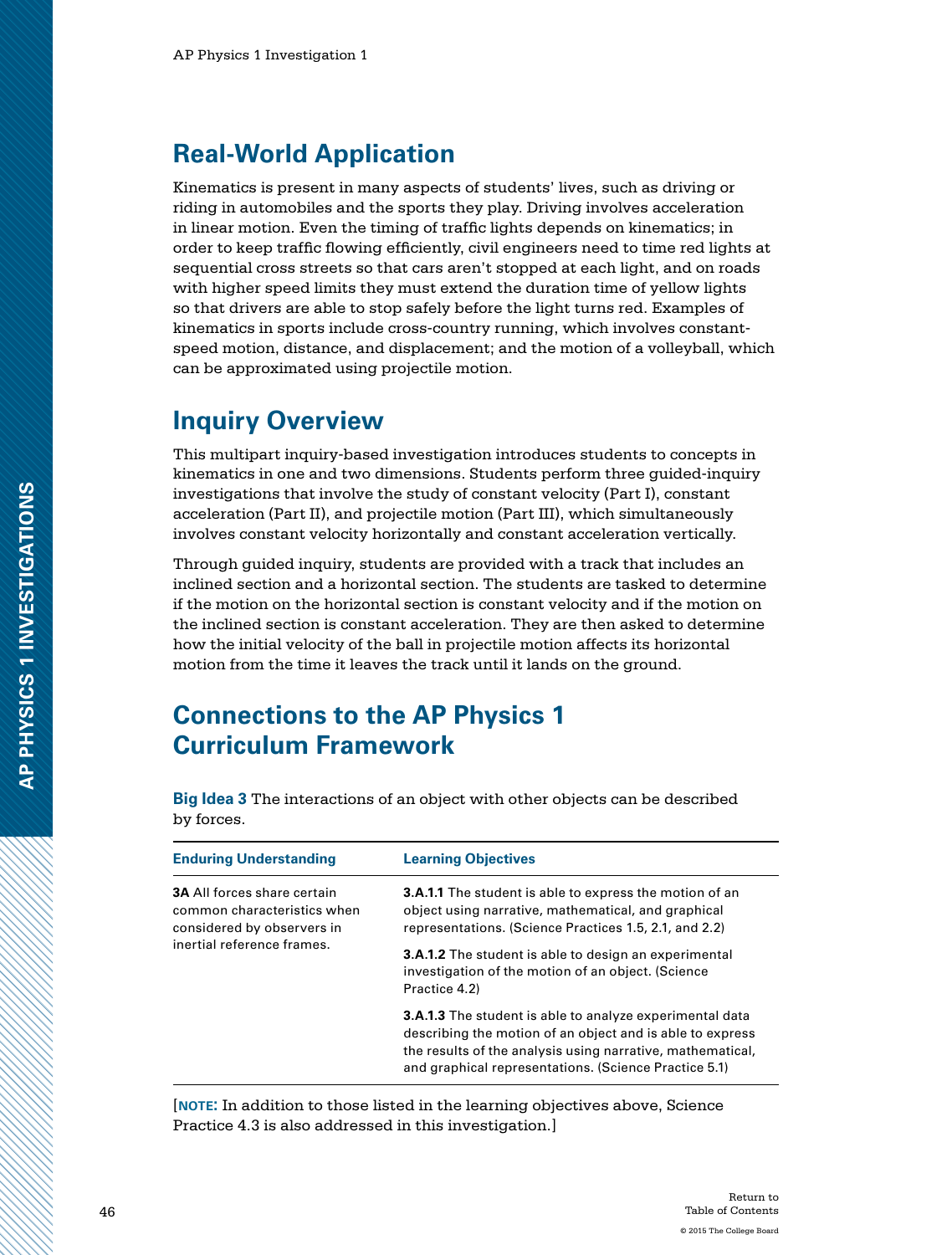# **Skills and Practices Taught/Emphasized in This Investigation**

| <b>Science Practices</b>                                                                                                        | <b>Activities</b>                                                                                                                                                                                                                                                                                                                                                                 |
|---------------------------------------------------------------------------------------------------------------------------------|-----------------------------------------------------------------------------------------------------------------------------------------------------------------------------------------------------------------------------------------------------------------------------------------------------------------------------------------------------------------------------------|
| <b>1.5</b> The student can re-express<br>key elements of natural<br>phenomena across multiple<br>representations in the domain. | Students use data from the different parts<br>of the investigation to create graphs of the<br>motions and write equations that relate to those<br>motions as part of the analysis of their lab.                                                                                                                                                                                   |
| 2.1 The student can justify the<br>selection of a mathematical<br>routine to solve problems.                                    | Students select appropriate equations to describe the ball's<br>motion in either constant velocity, constant acceleration,<br>or projectile motion as part of the analysis of the lab.                                                                                                                                                                                            |
| 2.2 The student can apply<br>mathematical routines to<br>quantities that describe<br>natural phenomena.                         | Students use data they have collected in the<br>appropriate equations; they also construct graphs<br>from data to describe various motions.                                                                                                                                                                                                                                       |
| 4.2 The student can <i>design a plan</i><br>for collecting data to answer a<br>particular scientific question.                  | Student groups, using the equipment provided, design<br>a plan to collect enough data to plot the motions and to<br>make calculations related to the motions, enabling them<br>to determine which parts of the motion are constant<br>velocity, constant acceleration, or projectile motion.                                                                                      |
| 4.3 The student can collect<br>data to answer a particular<br>scientific question                                               | Students collect displacement and time measurements<br>to plot graphs of position vs. time or velocity vs. time.                                                                                                                                                                                                                                                                  |
| 5.1 The student can analyze data to<br>identify patterns or relationships.                                                      | Students analyze the data they gather to make<br>calculations and graphs to determine which parts of<br>the motion are constant velocity, constant acceleration,<br>or projectile motion. For example, they use the slope<br>of the position-time graph to determine velocity<br>and compare that to the velocity-time graph and<br>calculations for the same part of the motion. |

[**note:** Students should be keeping artifacts (lab notebook, portfolio, etc.) that may be used as evidence when trying to get lab credit at some institutions.]

# **Equipment and Materials**

*Per lab group (two students):*

- $\triangleright$  Ramp attached to a horizontal track (see below for one possible way to construct a ramp; if you choose a different type of track, make certain that the steel ball follows a straight-line path and does not veer off the track, as this will make data collection impossible)
- ▶ Stopwatch
- ▶ Meterstick
- $\triangleright$  Steel ball (1.5–2 cm in diameter)
- ▶ Carbon paper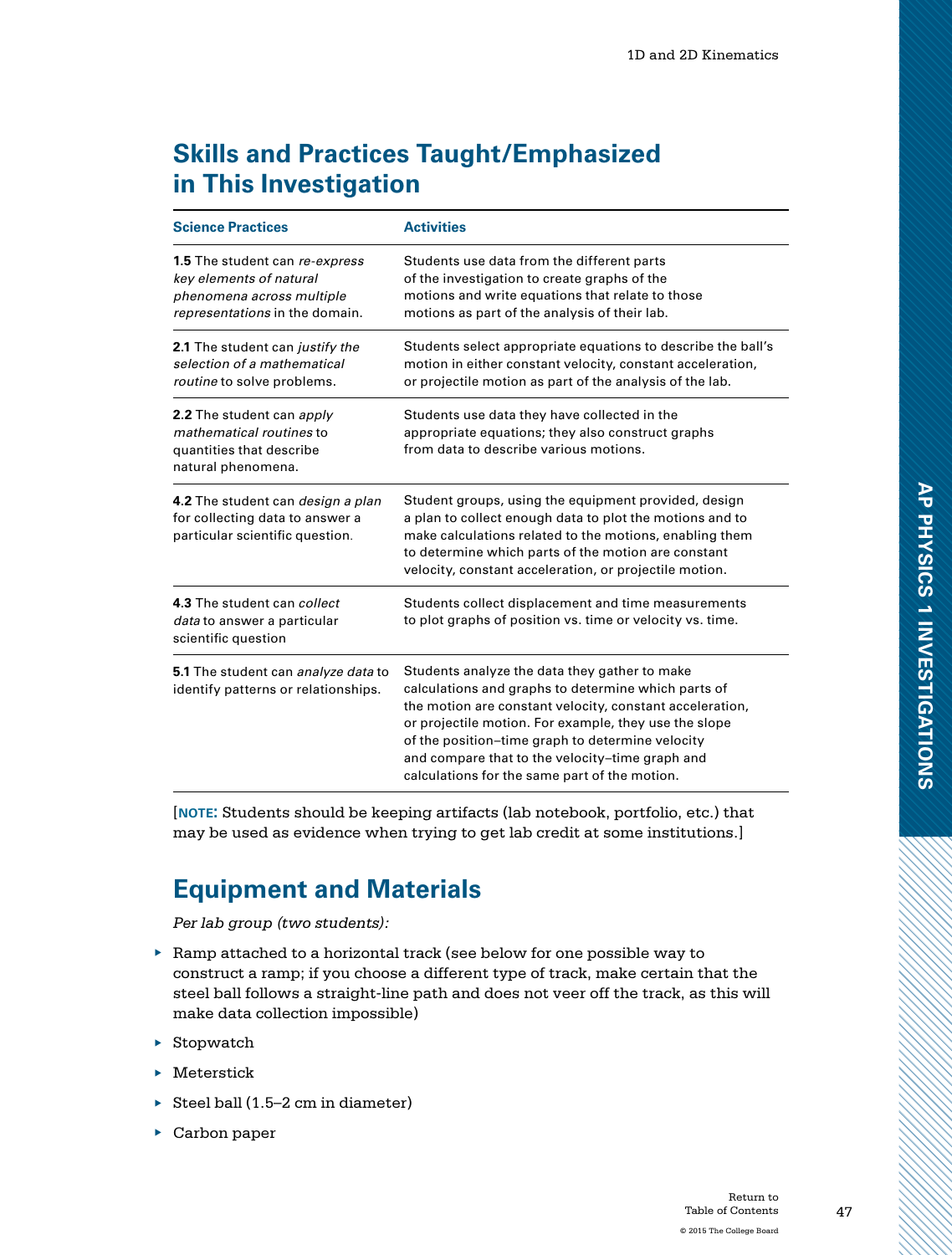- ▶ Bubble level
- ▶ (Optional) Toy car that accelerates

The ramps are constructed from aluminum sliding door C-channel, and they can be built for approximately \$10 per lab station from materials that are readily available at local home-improvement stores.

#### **Per ramp:**

- ▶ One 2-foot piece of 1/2-inch aluminum C-channel
- ▶ One 2-foot piece of 3/8-inch aluminum C-channel
- ▶ Two 6-inch pieces of aluminum C-channel (preferably 1 inch wide, but scraps will do)
- Two  $#6-32 \times 1/2$ -inch machine screws
- ▶ Two nuts to fit the machine screws

To construct four ramps:

Get two 8-foot lengths of C-channel, one 1/2-inch wide to form the horizontal tracks at the base of the ramps and one 3/8-inch wide to form the inclined sections of the ramps. The bottom end of the 3/8-inch piece used for the upper, angled part of each ramp fits snugly into the upper end of the 1/2-inch horizontal track piece. Also purchase one piece of wider C-channel to cut into short sections to attach for "feet."

Cut the ½-inch C-channel into four 2-foot lengths with a hacksaw or band saw to make the four horizontal sections. Cut the smaller 3/8-inch C-channel into four 2-foot lengths to make the four upper track pieces that will be angled.

Two feet are needed for each ramp. The feet can be made from larger or leftover C-channel turned upside down under the track piece so the nuts on the bottom fit inside the channel and attach to the ramp pieces with machine screws and nuts. Drill two 3/16-inch holes in each section of the C-channel, 6–8 inches from the ends. Attach the feet to the wider C-channel with the machine screws (wing nuts are preferable, but any #6-32 nut will do). It is very important that the screws be set so that they in no way interfere with the path of the ball. To make each foot, turn the short piece of 1-inch (or scrap) C-channel upside down under the track and attach the two together with the screws and nuts.

Duct tape or a C-clamp can be used to fasten the ramp and track to the table so that repeated trials are consistent and not affected by changing the elevation of the upper track. With this design, the inclined piece of C-channel is movable (necessary to perform the exercise in Part III of this investigation) since one end can be elevated to different heights with small wooden blocks.

Another option is to construct the tracks to be twice as long (i.e., with a 4-foot lower section and 4-foot upper section); these are harder to store, but they provide more length on which students can take measurements. Just double the cut lengths in the directions above to accomplish this.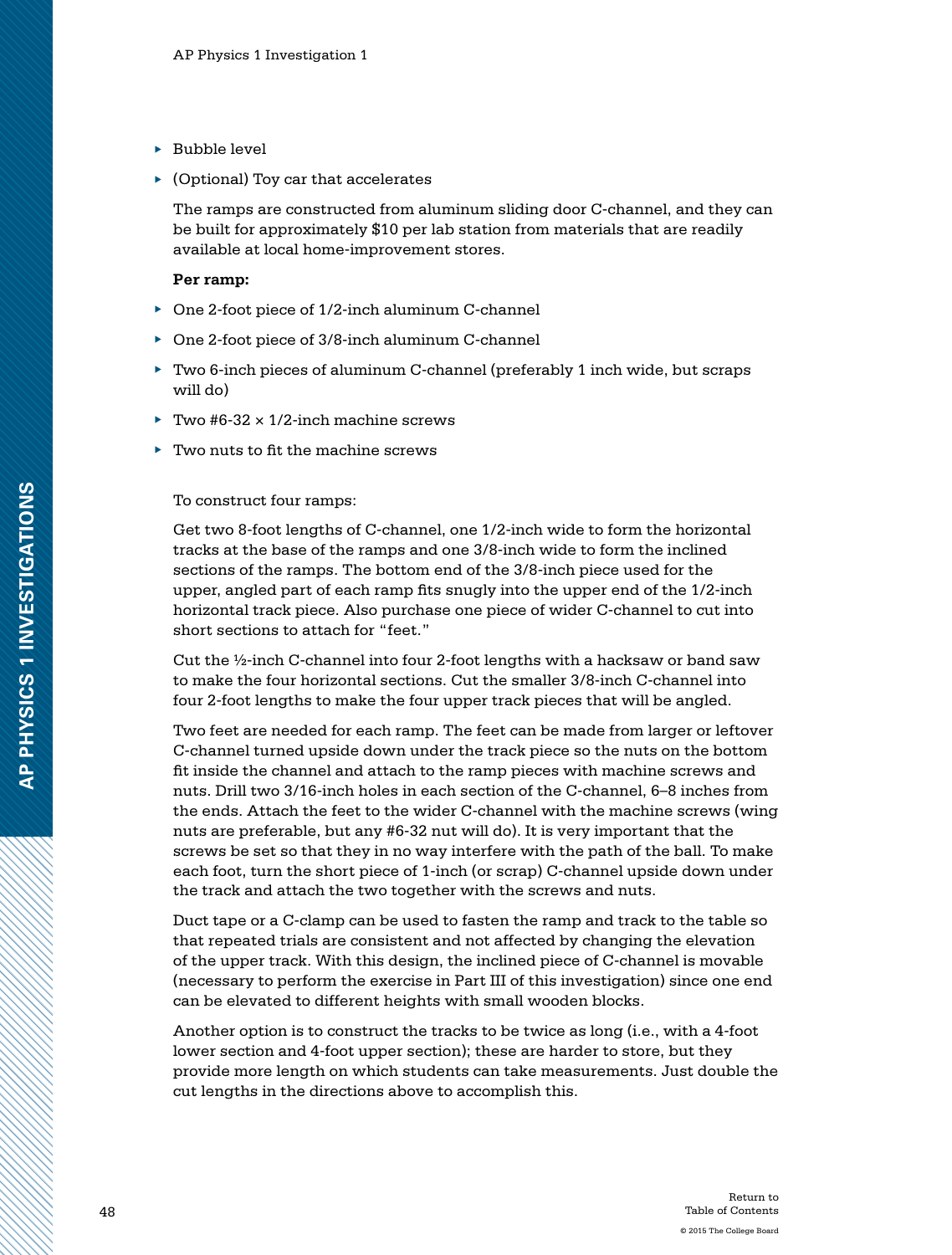

Figure 1 is a good picture of what the C-channel looks like, how the feet are attached, and how it should be supported.

**Figure 1**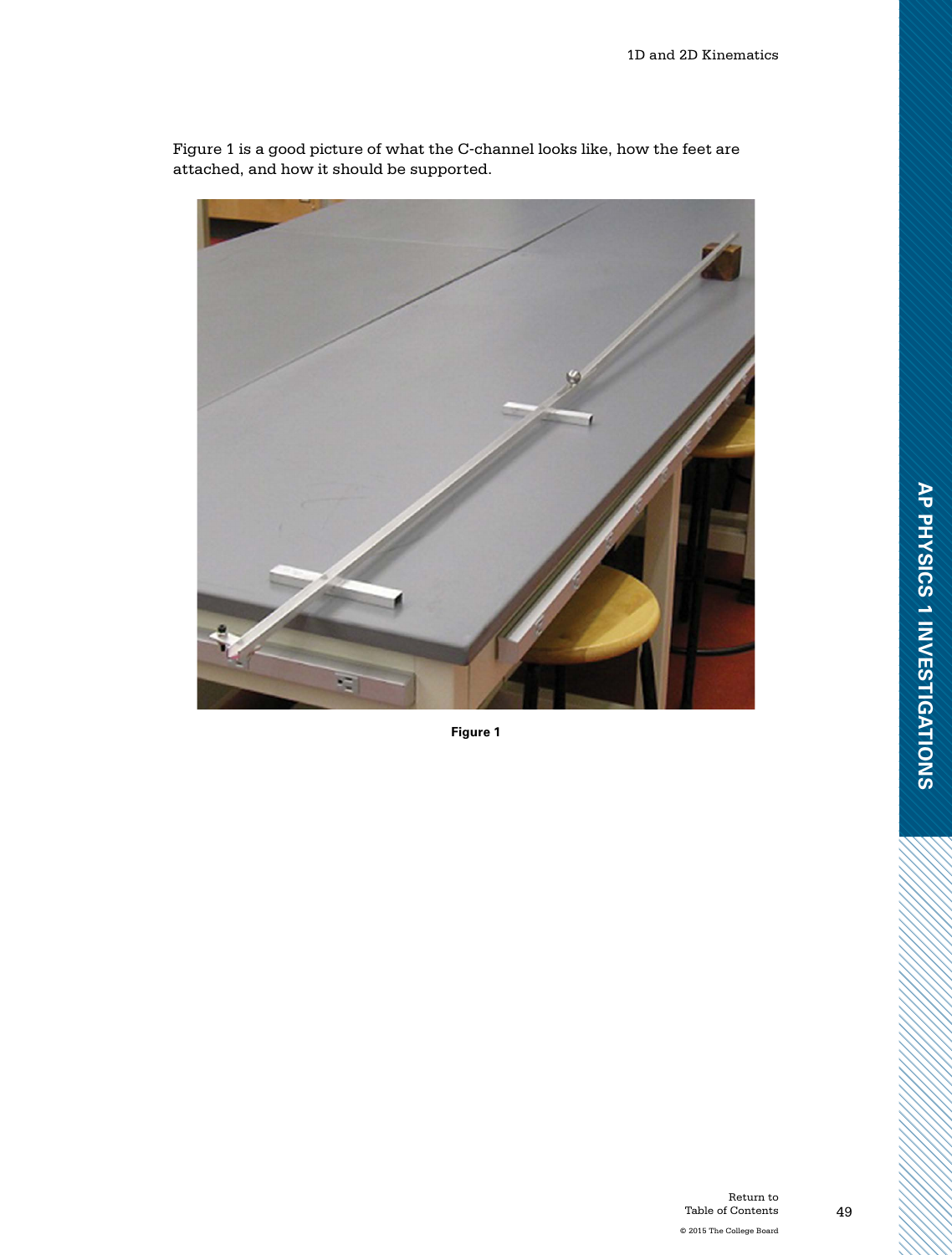Figure 2 shows how the narrower piece of channel fits into the wider piece of channel to provide a smooth transition from the angled ramp part of the track to the horizontal section.



**Figure 2**

#### **Alternate equipment ideas:**

- ▶ Use 6-foot lengths of flexible vinyl threshold, which is also available from local home-improvement stores. These provide an ideal track for tennis balls and are very inexpensive. The inclined ramp portion would need to be supported by a board, as it is flexible and will move if unsupported as the tennis ball rolls along it. The tennis balls will not make a mark on the carbon paper so other methods would need to be used to determine the landing point of the projectile. [**note:** It is important that ramps are grooved so that the ball moves in a straight motion down the ramp without veering or falling off.]
- ▶ Commercially made ramps are also available from popular scientific equipment companies. These are, however, significantly more expensive, and in some of them the flat, horizontal section and the inclined section are all one piece, so the angle of incline is fixed. These do not offer students the flexibility of changing the incline.
- $\blacktriangleright$  If the technology is available, give students photogates and the computer interfaces necessary to operate them. Avoid giving students motion detectors, however. They should be required to take simple displacement and time measurements to make their conclusions in this activity.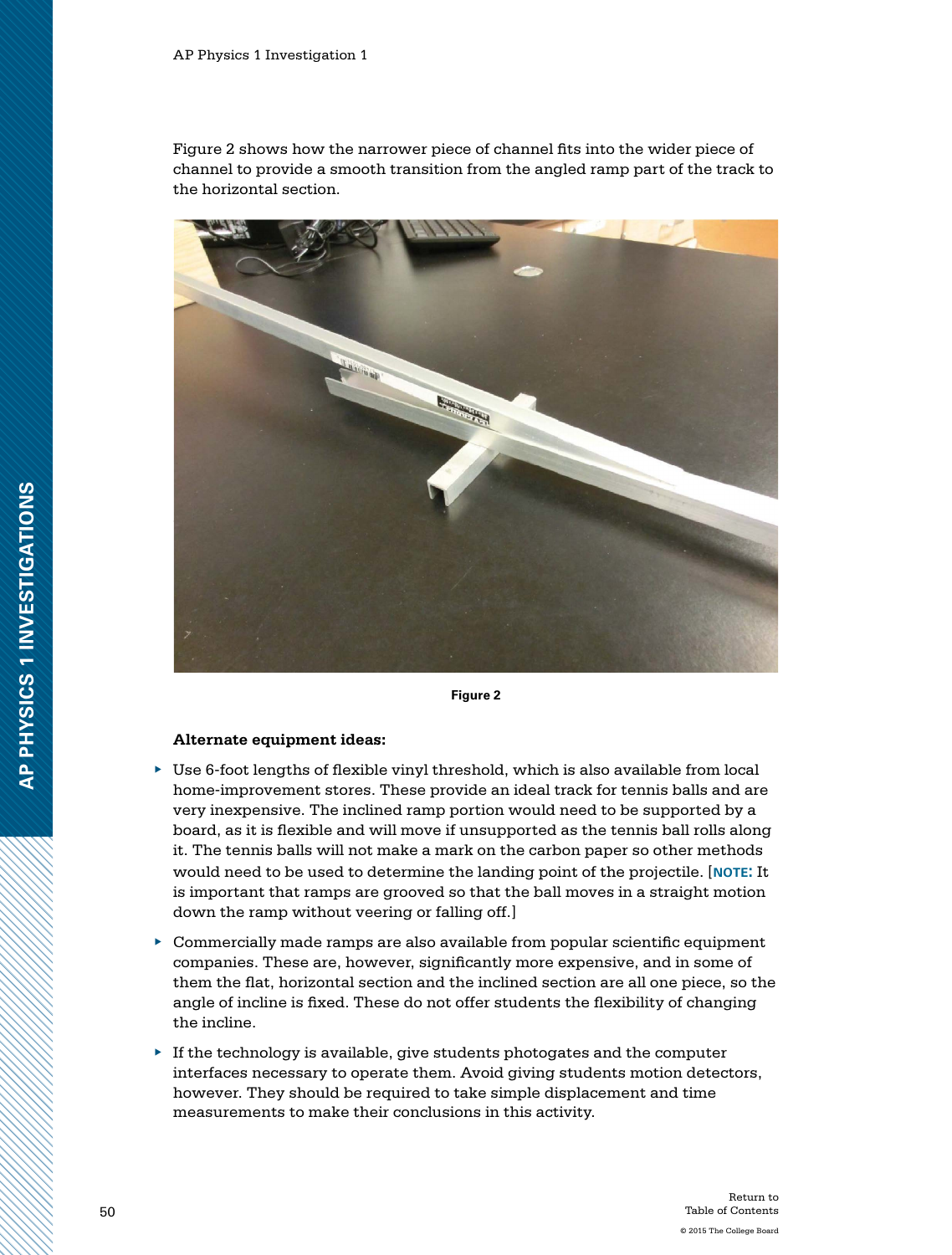# **Timing and Length of Investigation**

▶ **Teacher Preparation/Set-up:** 10–15 minutes

The ramps are light and can be setup in at most 10 minutes. This time does not include construction of the ramp itself, which should take 20–30 minutes per ramp.

▶ **Student Investigation:** 70–80 minutes

Allow students time to observe the ramp, play with releasing the ball and watching it move along the track, and for small-group discussion in groups of a few lab pairs so that they can determine what they will measure and how they will measure those quantities as they approach each of the three parts to this investigation. Obtaining the data should take 10 minutes or less for each exercise and 20–30 minutes to conduct the multiple trials required for Part III.

- ▶ **Postlab Discussion:** 15–20 minutes
- ▶ **Total Time:** approximately 1.5–2 hours

### **Safety**

There are no specific safety concerns for this lab; however, all general lab safety guidelines should be followed. Sometimes, if the aluminum has been cut, the elevated end can be a little sharp — put a cushion on the elevated end, such as a foam ball, to protect students' faces.

### **Preparation and Prelab**

This activity should come after students work with motion detectors (or other motion analysis methods) to learn about graphs of motion and after you have helped them derive the equations of constant acceleration motion from the graphs of motion. Students should also be familiar with graphing techniques and creating graphs of position vs. time and velocity vs. time prior to the lab. Some activities are available in "Special Focus: Graphical Analysis" (see Supplemental Resources).

It is also useful to have students understand a little bit about measuring time with a stopwatch and the size of reaction-time uncertainties. You may want to have them time one oscillation of a short pendulum and compare measurements to compute an uncertainty. Then have several students in the class time one oscillation of a long pendulum (2 meters or more) and compare measurements. They should see that the percent uncertainty of the timing of the long pendulum is much less than the percent uncertainty for the short pendulum. This is true even though the absolute time uncertainty may be about the same. Reinforce for them the idea that, in order to reduce uncertainty, they need to time the motion over longer distances whenever possible.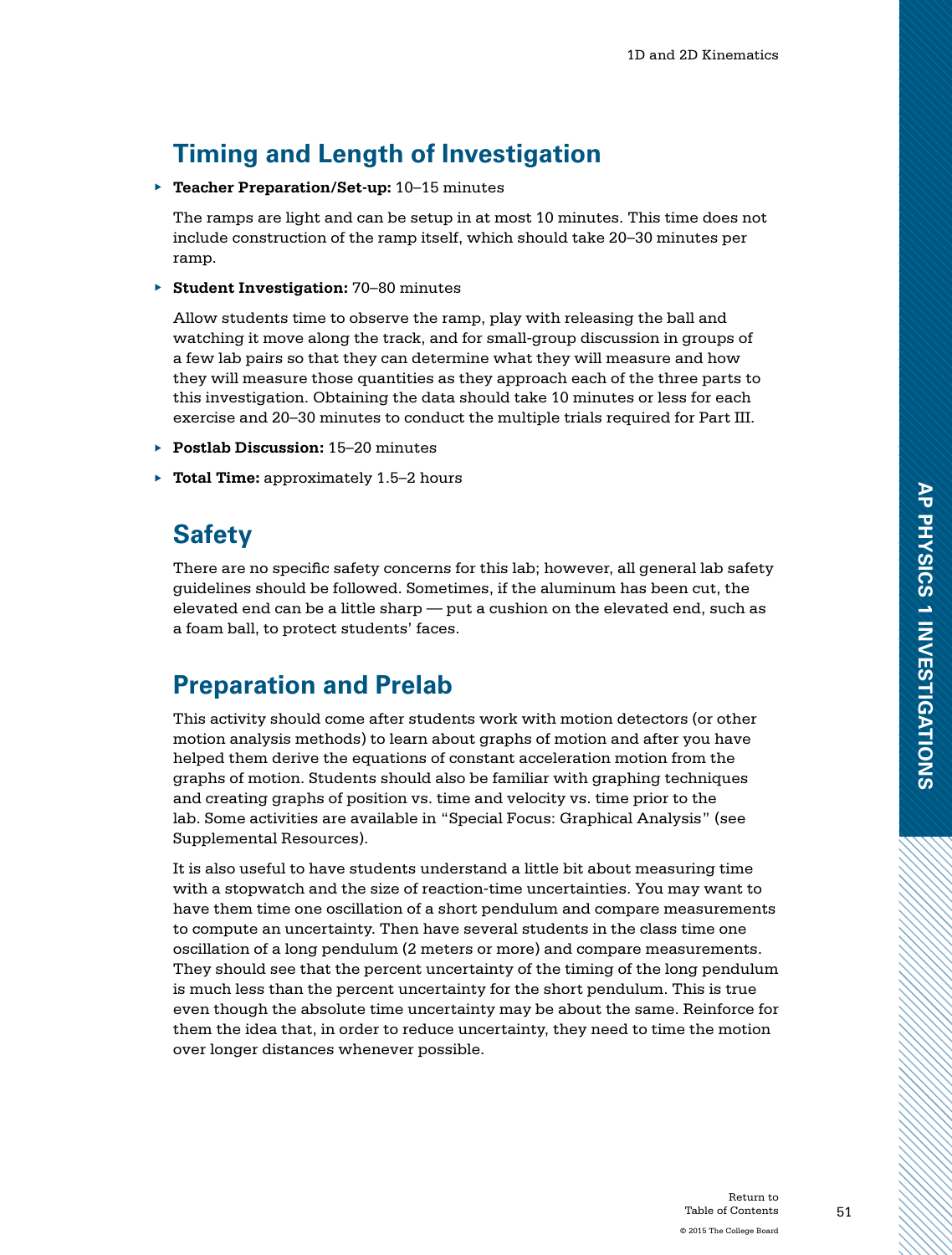This experiment uses a rolling ball, so the motion description is only for linear (or translational) motion. Since a portion of the ball–Earth system's original gravitational potential energy is converted to rotational kinetic energy of the ball, the ball's linear speed on the horizontal portion of the track will be less than predicted by conservation of energy; also, the distance from the track that the ball lands on the floor will be less than predicted. Students will not yet have studied rotational kinematics, but it will not be difficult for them to understand that part of the system's initial energy goes to rotational kinetic energy so that the ball has less linear (or translational) speed on the level track and as a consequence less range when it flies off onto the floor. If students have discussed rotational motion prior to this lab, they should record this and discuss it in their laboratory report as both an assumption and a source of uncertainty. Otherwise, you might not need to even address the conservation of energy or rotational motion; the data could be revisited when rotational motion is covered, to calculate the predicted distance including the rotational energy, and compare with the experimental observations.

### **The Investigation**

The following set of lab exercises provides an introduction to kinematics in one and two dimensions without the use of expensive sensors or low-friction tracks and carts. The exercises are all built around the ramp.

The three parts to this investigation involve:

- 1. The study of one-dimensional accelerated motion of the ball in its direction of motion down the incline;
- 2. A study of constant velocity one-dimensional motion along the horizontal portion of the track; and
- 3. A study of two-dimensional motion as the ball leaves the table.

#### **Part I: Constant Velocity**

The goal of the first part of this lab is for students to devise a plan to determine whether the motion on the horizontal portion of the track is constant-velocity motion. They can be given as much or as little instruction as you see fit. Instruct students to only to use stopwatches and metersticks and to present their results to the class at the end of the investigation and defend their answers.

Hopefully students will remember that a graph of constant velocity motion is a straight line with non-zero slope on a position vs. time graph, or a horizontal line on velocity vs. time graph and choose to create a graph of position vs. time or velocity vs. time. However, expect students' creativity to prevail and several methods to emerge — both valid and invalid. The onus remains on students to justify why their chosen method is valid.

Conducting a class discussion at the end of this portion of the lab before proceeding to the next is optional. If you notice that several groups are headed in the wrong direction, you may wish to redirect their efforts in a class discussion before proceeding to Part II.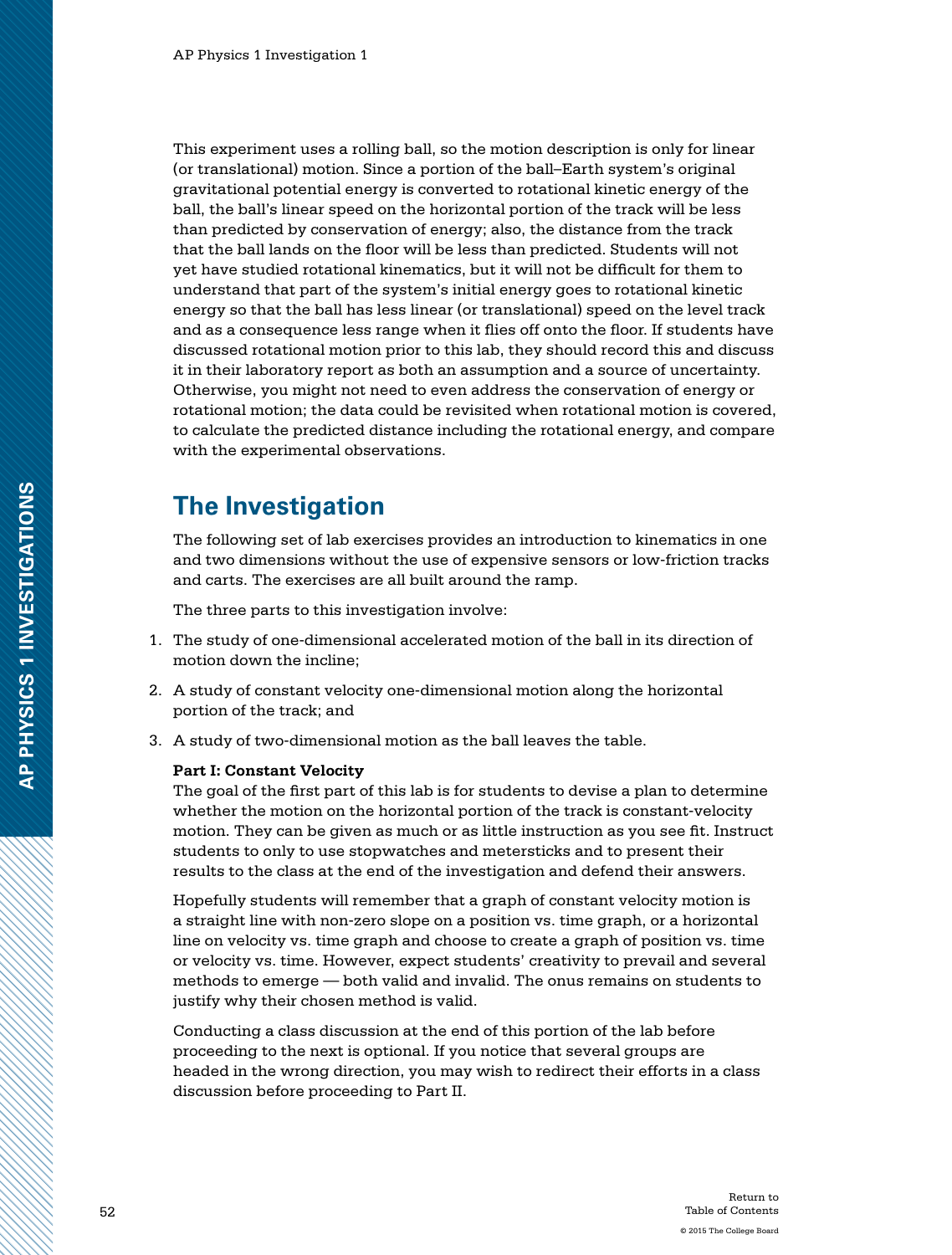#### **Part II: Constant Acceleration**

The goal of the second exercise is for students to design an experiment to determine if the motion of the ball down the ramp is one of constant acceleration. This is more challenging for students. Since you are not directly telling students what to measure, they may need several chances to fail before they find the right measurements that will yield a valid claim about the motion of the ball.

Challenge students to present an analysis of the motion that justifies their claim that it is constant acceleration. Some students will recall that the graph of position vs. time for a constant acceleration motion is a parabola. However, it will be difficult for students to prove that the graph is a parabola unless they are familiar with curve-fitting programs on their calculator or a computer. In this case, you may choose to guide students to the realization that a plot of displacement vs. the square of time should yield a straight line with a slope of  $\frac{1}{2}a_x$  for the motion on the inclined ramp, and therefore justifies their claim about the motion.

Students may choose to plot a graph of velocity vs. time. Experience has shown that students tend to think they can calculate the velocity at any point by dividing the distance traveled by the time. Remind students that this is the average velocity over that interval and not the instantaneous velocity at the end of the interval.

Also remind them that they are not to assume that the acceleration is constant. You might need to stop the entire class to have them debrief and share measurement techniques if they head off in the wrong direction. They are to use data to demonstrate that acceleration is constant without necessarily finding its value. Students should not be allowed to use the equations of constant acceleration to prove the acceleration is constant. They must use a position vs. time graph or velocity vs. time graph.

#### **Part III: Projectile Motion**

The goal of the last part of the investigation is to provide students with an introduction to projectile motion. Ask the students to determine how the initial velocity of a projectile launched horizontally affects the distance it travels before it strikes the ground. Their experiments in Part I will prepare them to measure several different velocities for the ball as it leaves the track. The ball rolls off the end of the track and strikes the ground a distance from where it left the track. Give students as much direction as you want on how to reliably measure the *x* component of the displacement (the horizontal distance it travels). They likely have not had experience with carbon paper, so you may need to explain to them how it works: a steel ball landing on the paper will cause a dot to appear on a piece of paper placed under the carbon side of the paper.

Once students have displacement data for several different values of launch velocity, they use a graph to determine the relationship between the two variables. Once you have discussed the equations of constant acceleration applied to projectile motion, students refer back to their graph and how it supports the mathematical derivations.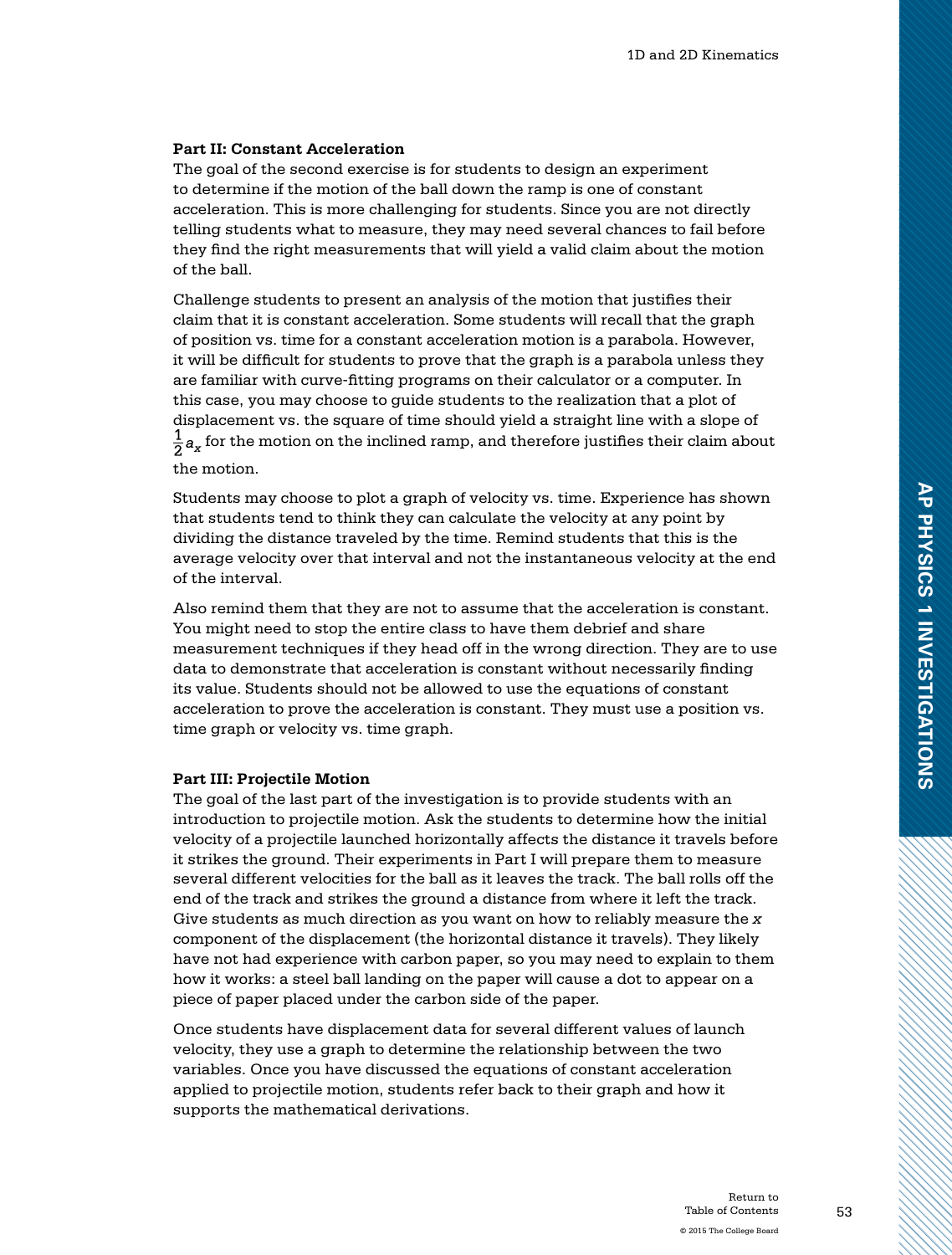### **Extension**

One possible extension for this lab is to challenge students to plot the vertical motion of the ball in projectile motion as a function of time. You can give them as much or as little direction as you want. Students know the horizontal speed of the projectile as it leaves the track. If they place a vertical board in the path of the ball with the carbon paper attached, the ball will strike it and the vertical height at that location can be measured. They then move the board away from the launch point in fixed intervals and record the vertical position of the ball for a series of horizontal distances.

The analysis of this is somewhat more complicated because students tend to confuse the horizontal and vertical motions and analyze the two together. A class discussion should lead them to the conclusion that, since the velocity in the horizontal direction is constant, the various equally spaced vertical-board positions represent equal time measurements; and thus a position vs. time graph can be obtained.

Another possible extension is to provide students with a toy car that accelerates and have them determine if the acceleration is constant, and if so, how long the acceleration lasts. (Arbor Scientific and other companies sell cars they market as "constant acceleration" cars.) Instruct students to support or refute the validity of their claim with data, graphs, and calculations.

### **Common Student Challenges**

It is essential for this lab that students are comfortable graphing position and velocity as functions of time.

If they still have difficulties with this, then you may want to take them outside and have them time the motion of students walking and running. Have students with stopwatches stand at 5-meter intervals along a straight line, and direct them to start timing when a student starts moving, and stop timing when the student passes them. The data of position vs. time is shared with the whole class. Students could then graph the data as practice for this lab.

A common student mistake is to assume they can apply the equations of constant acceleration to determine if an object executes constant acceleration motion. Experience has shown that students will study various sections of a larger motion and use the equations of constant acceleration to calculate the acceleration. They will then compare the various accelerations to determine if the acceleration is constant over the whole range of motion. For example, they will use the equations of constant acceleration to calculate the acceleration for the first 10 centimeters, then the first 20 centimeters, then the first 30 centimeters, etc.; then they will compare these to determine if the acceleration was constant. How long to allow students to pursue this incorrect path is up to you. You may decide to circulate amongst the groups and ask each what their plan is, and have individual discussions about the validity of their plans. Or you may choose to hold a class discussion after all of the groups have made some progress. In either case, if they choose this incorrect method, direct students to create and use graphs of position vs. time or instantaneous velocity vs. time.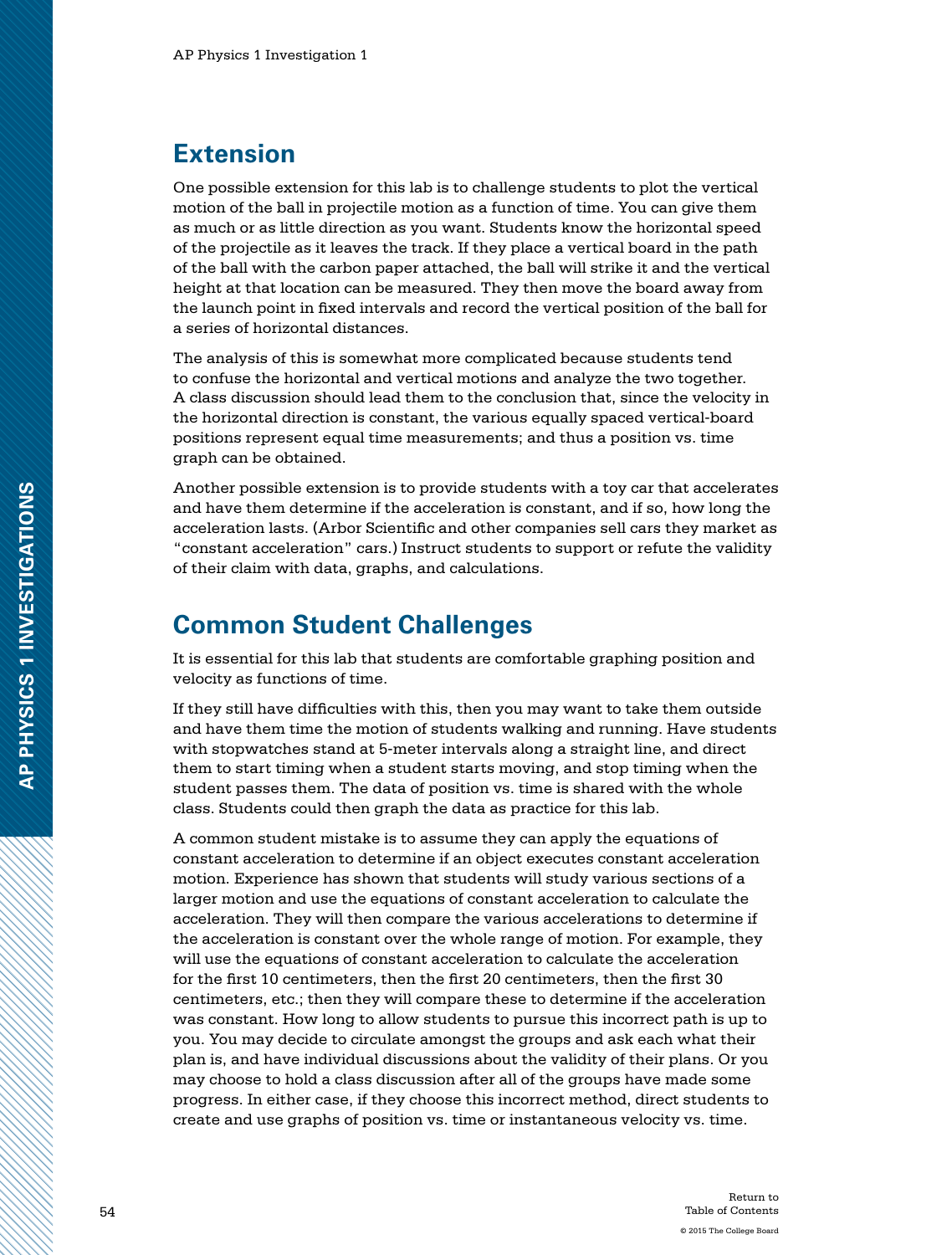Students should use boxes or books to elevate the end of the ramp to change the acceleration and therefore the final horizontal velocity of the ball. They can use a piece of carbon paper taped to a piece of white paper on the floor to precisely determine the point of impact of the ball. Not allowing too great an incline keeps the velocity low so that the ball only travels about 30–35 centimeters in the horizontal direction after falling from the average 80-centimeter lab table.

Another challenge is the concept of rotational motion of the ball (discussed above), which students will not completely understand at this point. It is enough here for them to know that the rolling motion of the ball accounts for a different kind of kinetic energy (rotational) but the velocity they are calculating from linear kinetic energy is only part of the total energy. However, if energy has not yet been discussed in class, then students may not even worry about the rolling motion. [**note:** Discourage students from attempting to use conservation of energy calculations during this investigation to determine the final horizontal velocity of the ball: it does not address the learning objectives in this investigation.]

# **Analyzing Results**

Whether students break for a discussion of the results after each section of the lab or only at the end is up to you. It is highly recommended, however, that the discussion of the measurement of the velocity as it leaves the track is discussed prior to starting Part III.

The most convincing arguments for constant velocity involve a graph of position vs. time. Students should be able to articulate how they made the measurements that construct the graph. Some students may have measured the speed at different locations on the track and compared the values to each other. The discussion should center on the validity of the measurements: whether, in fact, they measured displacement and time. Depending on how the large the displacement is, the velocity they calculated may be an average velocity and not an instantaneous velocity. This discussion provides an excellent opportunity to reinforce the difference between the two.

The most convincing arguments for constant acceleration involve a graph of velocity vs. time or a graph of displacement vs. time squared. Both of these will yield a straight-line graph if the acceleration is constant. As mentioned above, the common misconception here is for students to confuse average velocity and instantaneous velocity. Experience has shown that students will measure the time it takes for the ball to roll significant distances (30–50 centimeters), measure the time, and then divide one by the other. They assume this is the velocity at the end of the motion rather than the average velocity. It is important to help students realize that this is not the case and how to calculate the instantaneous speed (which is the same size as the instantaneous velocity, since the ball does not change direction of motion).

The analysis of Part III is also best done using a graph. Ask the students to consider the following questions:

- $\blacktriangleright$  How did you measure the speed of the ball just before it left the track?
- ▶ How consistent was the landing position of the ball for each individual speed?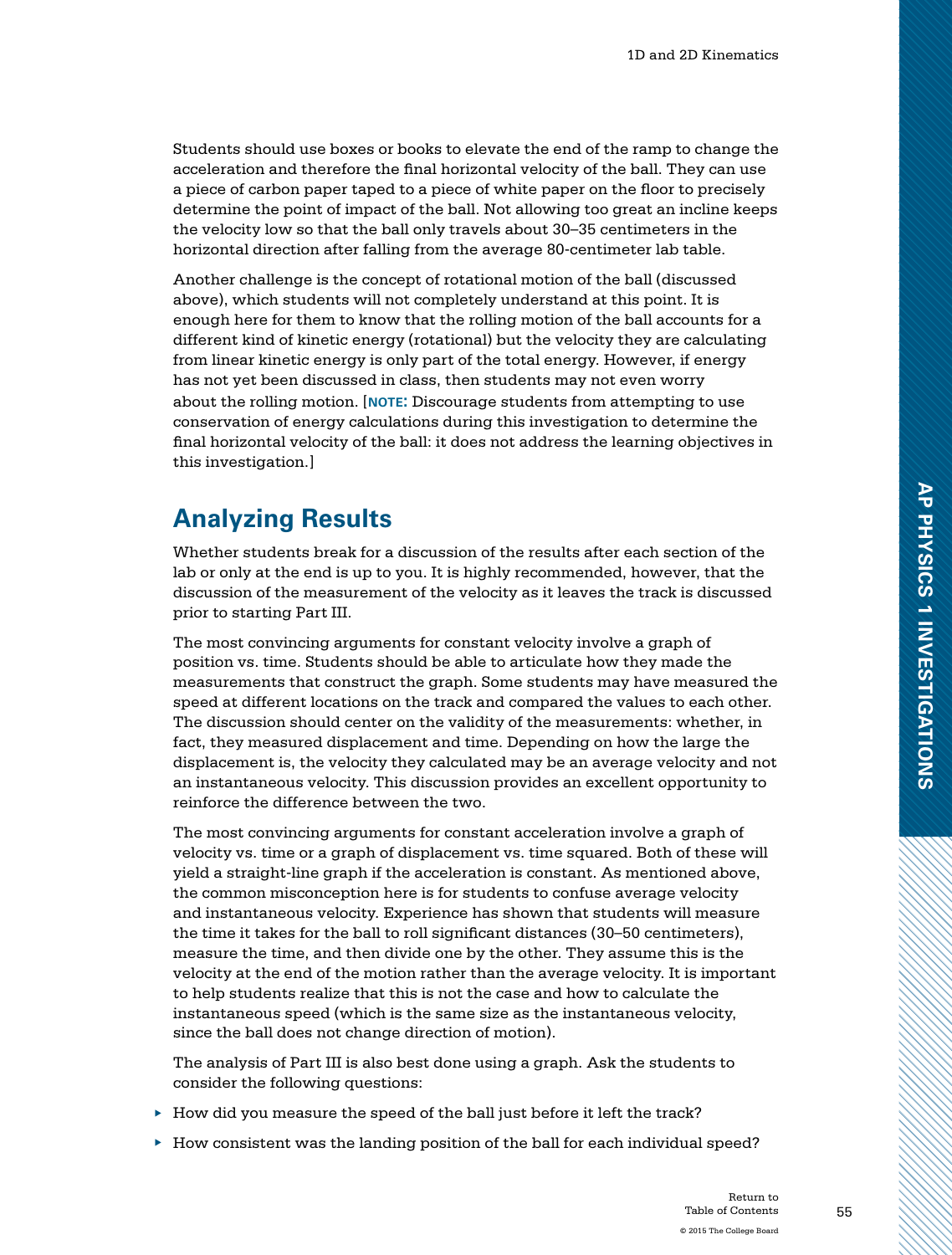- ▶ What does the shape of the graph of horizontal displacement vs. speed imply about the relationship between the two?
- ▶ How does the ball's time of flight depend on its initial horizontal speed?
- ▶ How could you improve the precision and accuracy of your measurements?

A discussion of sources and sizes of uncertainty of measurements is inevitable in this lab. Start by having students indicate what measurements were actually made and what the uncertainty was in each measurement. For example, they will probably measure time with a stopwatch. If they measure several trials, then they can take a standard deviation; otherwise the uncertainty is their reaction time.

Depending on the incline of the track, the speed of the ball may be significant, making timing with a stopwatch significantly affected by reaction-time error. Methods of decreasing this uncertainty can be discussed at any point during the measurement or in a discussion at the end. Ask the students to consider the following questions:

- $\blacktriangleright$  What is the typical human reaction time when using a stopwatch?
- ▶ How does this time compare to the time intervals you were measuring?
- ▶ What percent uncertainty does this introduce into your time measurements and speed calculations?
- ▶ What could you do to reduce this uncertainty?

For example, a typical reaction time is between 0.1 and 0.25 seconds. Assuming the larger value, if the measurement is only 1.0 second, this represents a 25 percent uncertainty in the timing measurement. However, if the time measurement is 10 seconds, this represents a 2.5 percent uncertainty in the timing measurement and thus the speed measurement. One suggestion for reducing uncertainty would be to use a device that does not rely on human reaction time for measurement, such as a photogate.

#### **Assessing Student Understanding**

After completing this investigation, students should be able to:

- ▶ Use measurements of displacement and time to create a position vs. time graph;
- ▶ Use measurements of displacement and time to create a velocity vs. time graph;
- ▶ Use graphs of position and velocity vs. time to analyze the motion of an object;
- $\triangleright$  Determine the speed of a ball on a horizontal track;
- ▶ Measure the horizontal distance a projectile travels before striking the ground; and
- $\blacktriangleright$  Relate the initial velocity of a horizontally launched projectile to the horizontal distance it travels before striking the ground.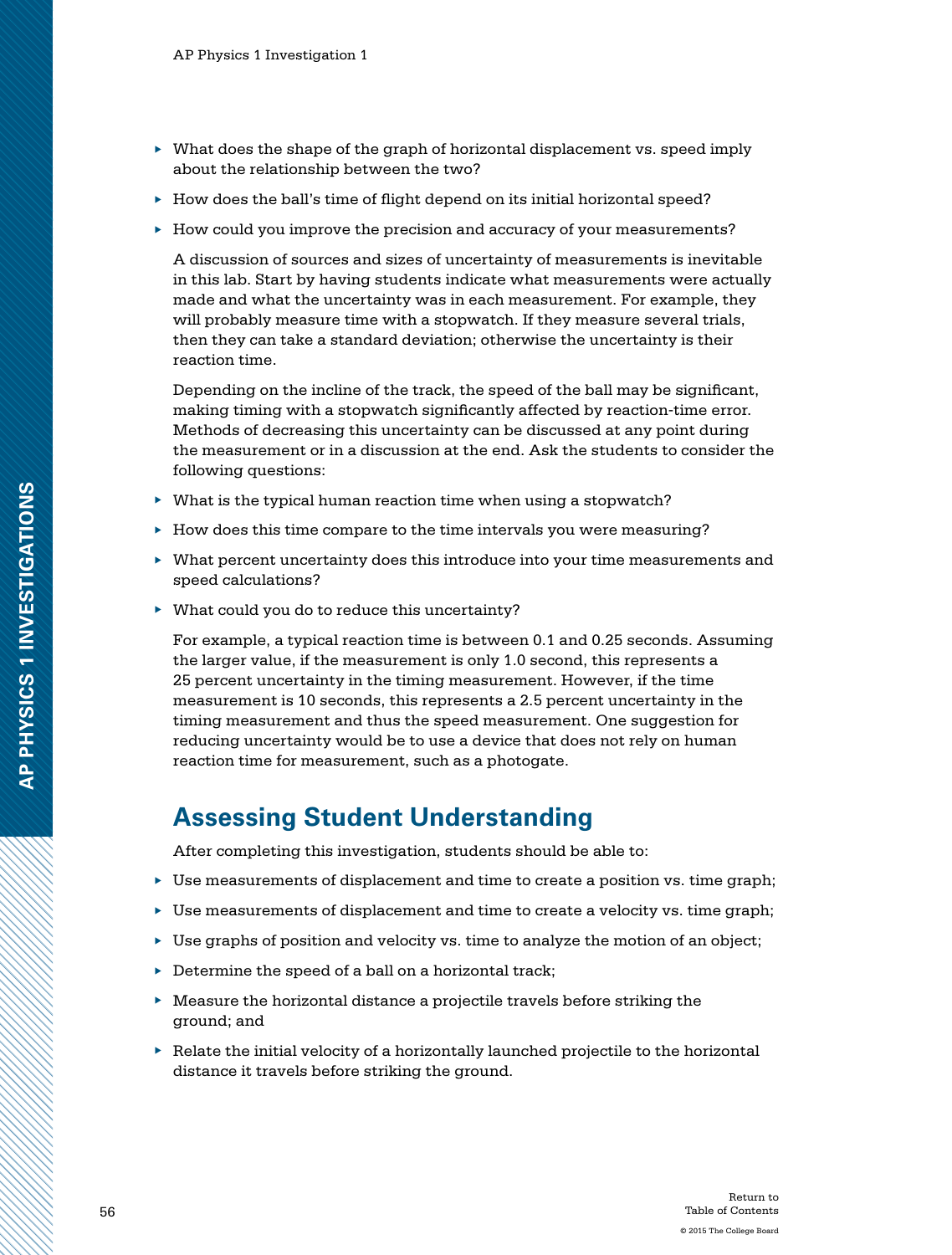# **Assessing the Science Practices**

**Science Practice 1.5** The student can *re-express key elements of natural phenomena across multiple representations* in the domain.

| <b>Proficient</b>             | Plots correct graphs for all parts of the motion, and makes<br>correct inferences about the motion from those graphs. |
|-------------------------------|-----------------------------------------------------------------------------------------------------------------------|
| <b>Nearly Proficient</b>      | Plots correct graphs for all parts of the motion, but<br>portions of the interpretation are incorrect.                |
| On the Path to<br>Proficiency | Plots a correct graph for one part of the motion (e.g.,<br>the velocity vs. time for the level section).              |
| <b>An Attempt</b>             | Attempts graphs related to his or her observations<br>and measurements, but graphs are inaccurate.                    |

**Science Practice 2.1** The student can *justify the selection of a mathematical routine* to solve problems.

| <b>Proficient</b>             | Uses kinematic equations appropriately to verify<br>displacement, velocity, and acceleration for all sections of the<br>experiment, including correct interpretations of slope.                                                                                                                    |
|-------------------------------|----------------------------------------------------------------------------------------------------------------------------------------------------------------------------------------------------------------------------------------------------------------------------------------------------|
| <b>Nearly Proficient</b>      | In most instances, uses correct equations for calculations related<br>to motion, but there is an incorrect assumption in one step, such as<br>forgetting that initial vertical velocity as the ball leaves the table is<br>zero. This applies also to determination of slope and area from graphs. |
| On the Path to<br>Proficiency | Uses some correct equations for calculations, but uses one<br>or more incorrectly, such as using a kinematics equation to<br>determine whether acceleration is constant. This applies<br>also to determination of slope and area from graphs                                                       |
| <b>An Attempt</b>             | Uses incorrect equations to calculate acceleration, velocity,<br>and/or displacement, and uses incorrect equations in<br>determination of slope and area from graphs.                                                                                                                              |

**Science Practice 2.2** The student can *apply mathematical routines* to quantities that describe natural phenomena.

| <b>Proficient</b>             | Makes entirely correct calculations from equations or<br>determinations of slope and area from graphs.                 |
|-------------------------------|------------------------------------------------------------------------------------------------------------------------|
| <b>Nearly Proficient</b>      | Makes mostly correct calculations from equations or<br>determinations of slope and area from graphs.                   |
| On the Path to<br>Proficiency | Makes some correct calculations from equations or<br>determinations of slope and area from graphs.                     |
| An Attempt                    | Attempts to make calculations from equations or determinations<br>of slope and area from graphs, but none are correct. |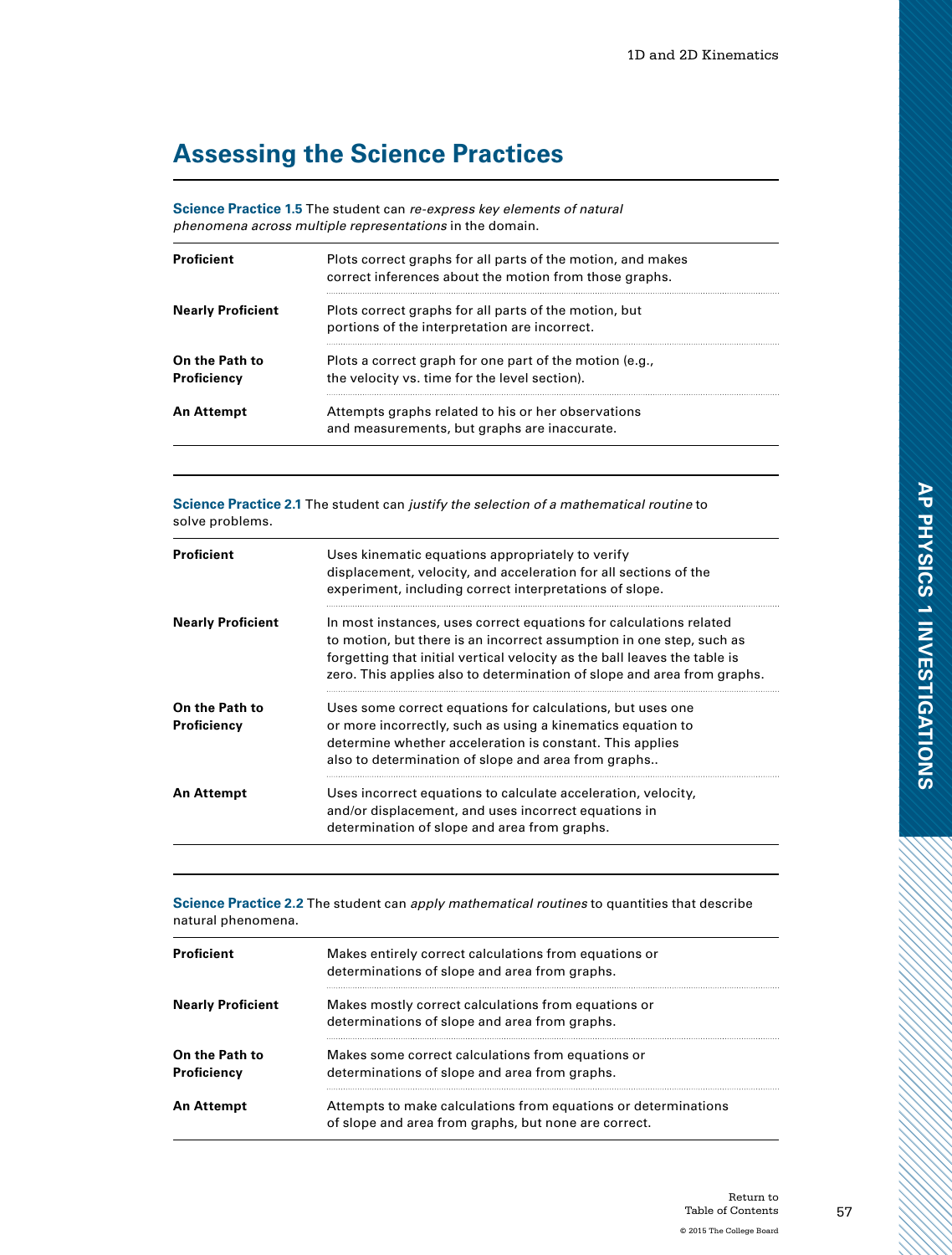**Science Practice 4.2** The student *can design a plan* for collecting data to answer a particular scientific question.

| <b>Proficient</b>             | Follows directions and adds a thorough description<br>of a design plan (with clearly labeled diagrams),<br>including predictions and assumptions. |  |
|-------------------------------|---------------------------------------------------------------------------------------------------------------------------------------------------|--|
| <b>Nearly Proficient</b>      | Follows directions and adds a design plan that is mostly<br>complete (with diagrams), and including assumptions.                                  |  |
| On the Path to<br>Proficiency | Follows directions but does not clearly indicate a<br>plan for experimental design and procedure.                                                 |  |
| An Attempt                    | Misinterprets directions or does not indicate a viable<br>plan for experimental design and procedure.                                             |  |

**Science Practice 4.3** The student can *collect data* to answer a particular scientific question.

| <b>Proficient</b>             | Collects accurate data in a methodical way and<br>presents the data in an organized fashion.                             |  |
|-------------------------------|--------------------------------------------------------------------------------------------------------------------------|--|
| <b>Nearly Proficient</b>      | Collects mostly but not entirely accurate and complete data<br>or the presentation of the data is somewhat disorganized. |  |
| On the Path to<br>Proficiency | Collects somewhat inaccurate or incomplete data and<br>the presentation of the data lacks organization.                  |  |
| <b>An Attempt</b>             | Collects inaccurate or incomplete data and doesn't<br>provide any organization for this data.                            |  |

**Science Practice 5.1** The student can *analyze data* to identify patterns or relationships.

| <b>Proficient</b>             | Appropriately uses a velocity-time graph to determine the<br>acceleration of the ball and position–time graphs to determine<br>the speed of the ball on the track. Accurately graphs horizontal<br>displacement vs. speed and interprets the results. |
|-------------------------------|-------------------------------------------------------------------------------------------------------------------------------------------------------------------------------------------------------------------------------------------------------|
| <b>Nearly Proficient</b>      | Makes conclusions and calculations from data (perhaps<br>graphs) but indicates no clear correlations.                                                                                                                                                 |
| On the Path to<br>Proficiency | Requires significant assistance in analyzing velocity-time<br>graphs or relating horizontal distance traveled for a projectile<br>launched horizontally to the initial speed of the projectile.                                                       |
| An Attempt                    | Attempts to use incorrect features of a velocity-time<br>graph to determine the acceleration of an object.                                                                                                                                            |

a dhe ann an 1970